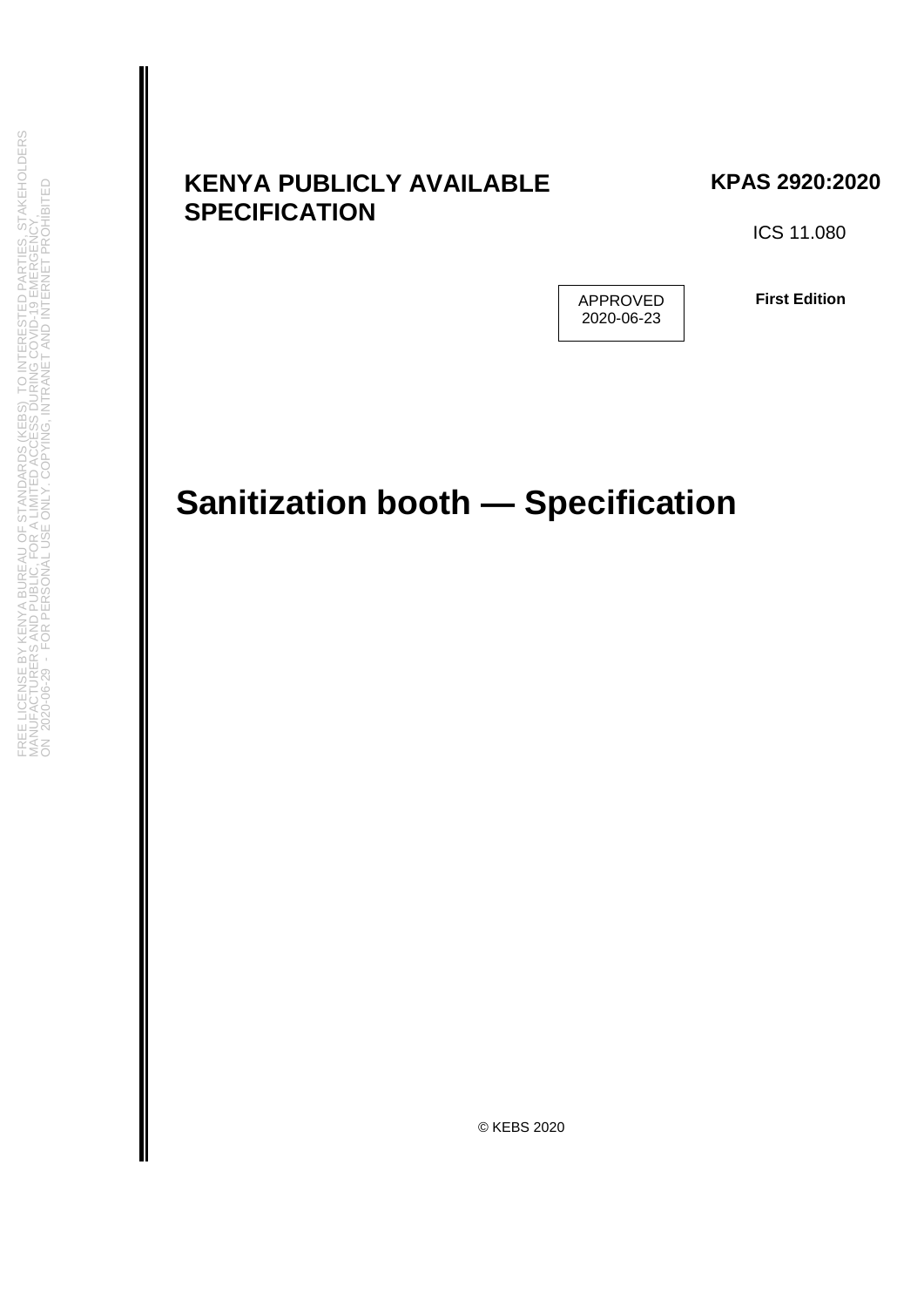#### **TECHNICAL COMMITTEE REPRESENTATION**

The following organizations were represented on the Technical Committee:

Adverteyez Ltd. ASL Ltd. Crown Paints (K) Plc Crystal Impex Ltd. Dominion Engineering Engineering Supplies Ltd. Jantech Engineering Kenelec Technomation Ltd. Megh Cushions Ltd. Ministry of Health Pamba Industries Roto Moulders Ltd. Kenya Bureau of Standards — Secretariat

# **REVISION OF KENYA STANDARDS**

In order to keep abreast of progress in industry, Kenya Standards shall be regularly reviewed. Suggestions for improvements to published standards, addressed to the Managing Director, Kenya Bureau of Standards, are welcome.

#### *© Kenya Bureau of Standards 2020*

*Copyright. Users are reminded that by virtue of Section 25 of the Copyright Act, Cap. 130 of 2001 of the Laws of Kenya, copyright subsists in all Kenya Standards and except as provided under Section 25 of this Act, no Kenya Standard produced by Kenya Bureau of Standards may be reproduced, stored in a retrieval system in any form or transmitted by any means without prior permission in writing from the Managing Director.*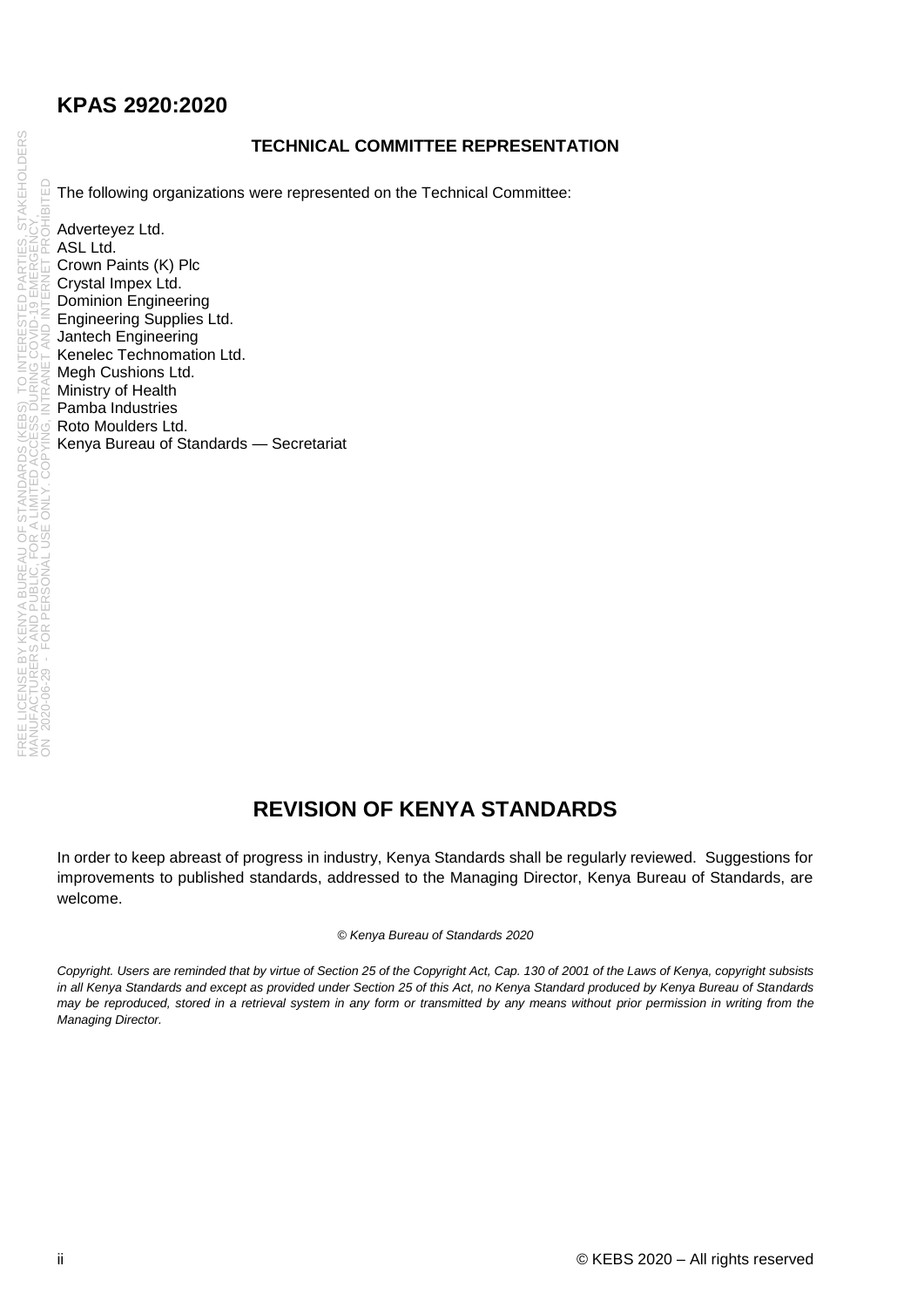## **KENYA PUBLICLY AVAILABLE SPECIFICATION**

### **KPAS 2920:2020**

ICS 11.080

**First Edition**

# **Sanitization booth — Specification**

Kenya Bureau of Standards, Popo Road, Off Mombasa Road, P.O. Box 54974 - 00200, Nairobi, Kenya



+254 020 6948000, + 254 722202137, + 254 734600471



n

@KEBS\_ke

info@kebs.org

kenya bureau of standards (kebs)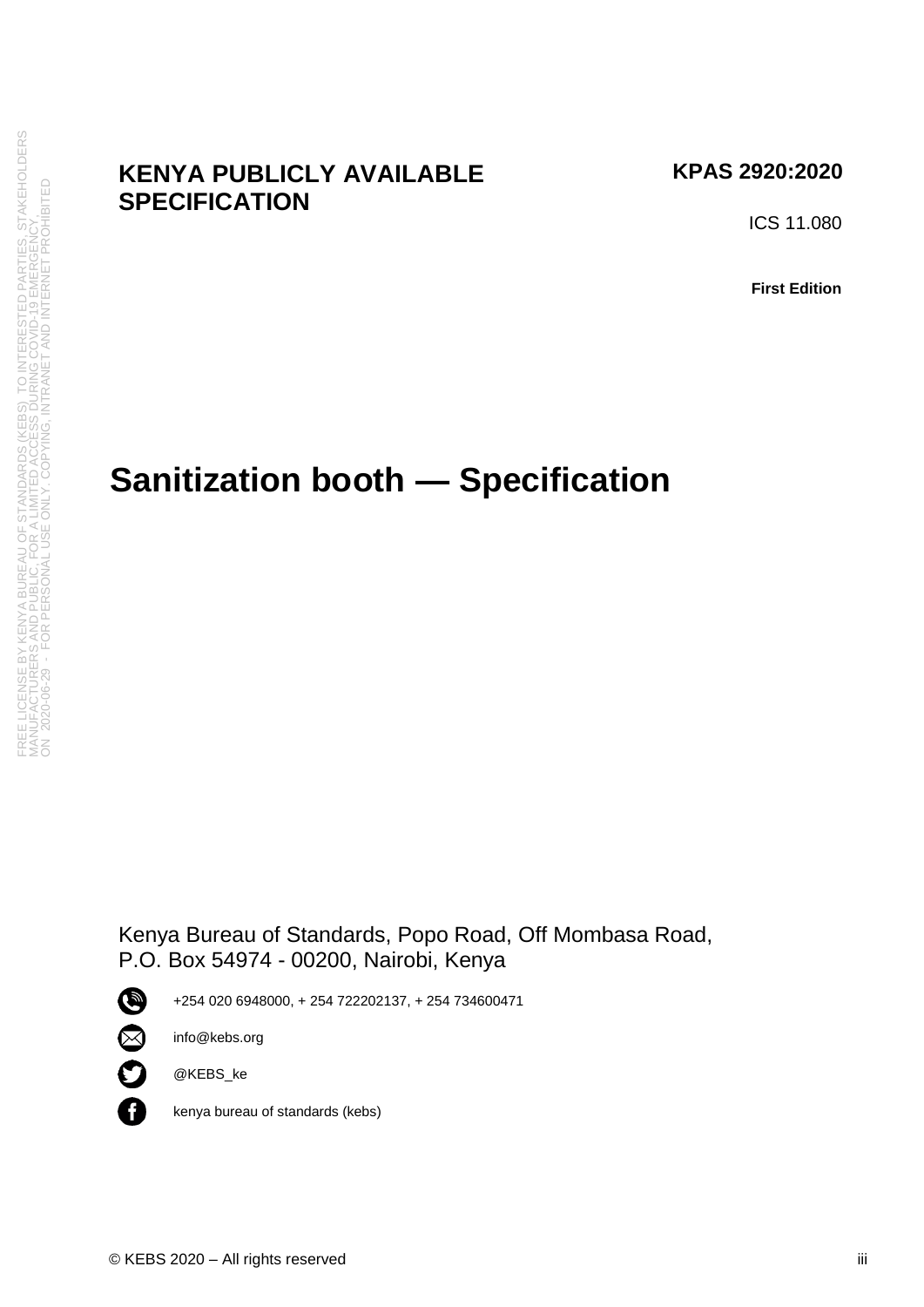# **Foreword**

This Kenya Standard was developed by various stakeholders as shown in the Technical Committee representation under the guidance of the Standards Projects Committee, and it is in accordance with the procedures of the Kenya Bureau of Standards.

This document gives the minimum specifications of a sanitization booth as an additional protective equipment to be used in public during the current COVID-19 pandemic or any other emergency declared by the Cabinet Secretary concerned with Health at the time. It sets out minimum requirements of what is 'minimally acceptable' performance in an emergency situation. It is for use in addition to use of contactless temperature guns when entering public buildings including hospitals, supermarkets, amongst others during emergency medical services.

Places with large number of people flow have had challenges of sanitizing resulting in long queues and waiting times. Sanitization booths endeavour to hasten mass flow of people through the booth in the shortest achievable timeframe while achieving efficient body exposure to aerosolized mists to attain the maximum body surface coverage.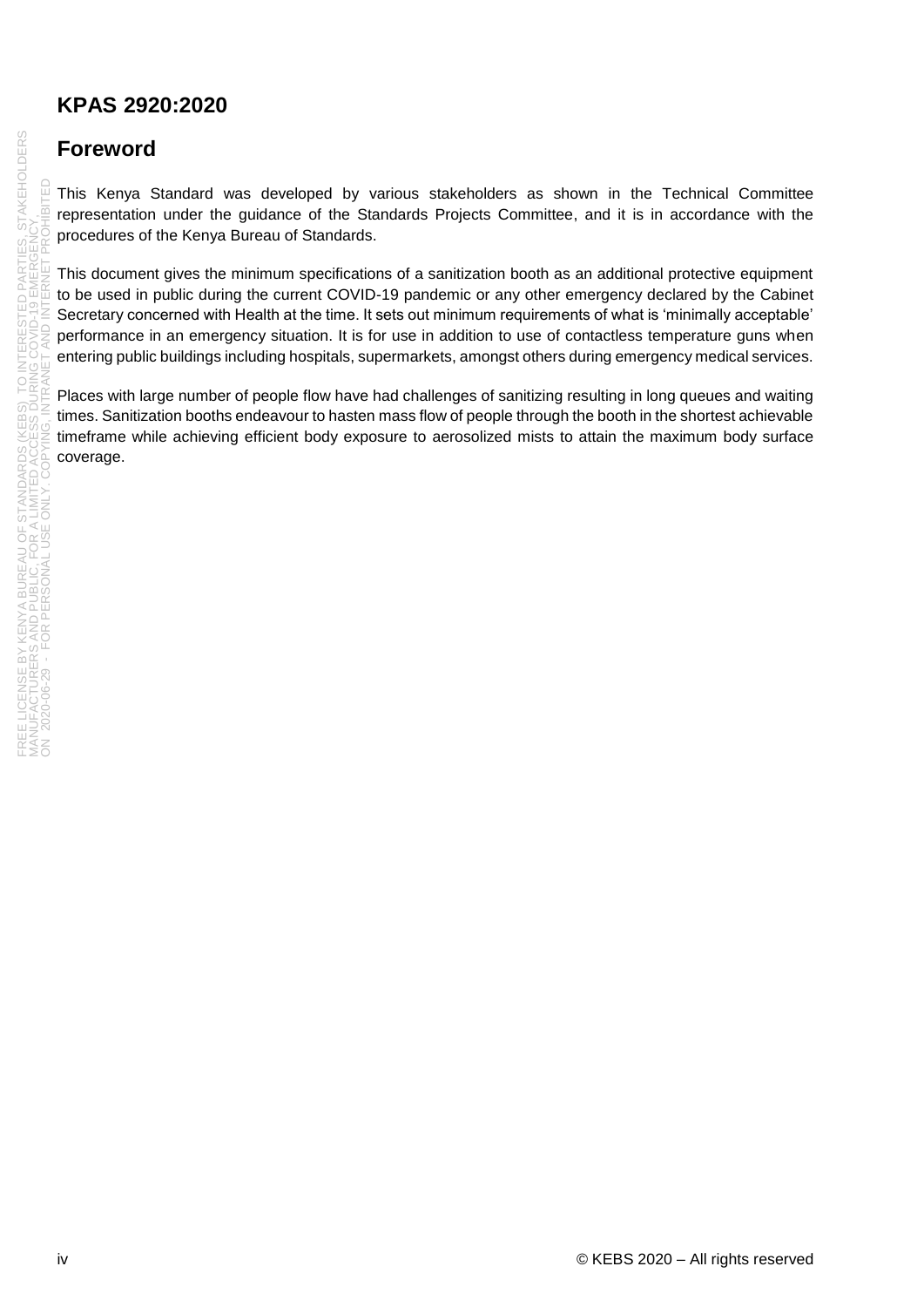#### **KENYA PUBLICLY AVAILABLE SPECIFICATION**

# **Sanitization booth — Specification**

#### **1 Scope**

This Kenya Publicly Available Specification specifies the minimum requirements, construction and use of locally manufactured sanitization booths during the COVID-19 pandemic or any other emergency declared by the Cabinet Secretary concerned with Health at the time.

#### **2 Normative references**

There are no referenced documents in this standard.

#### **3 Terms and definitions**

For the purpose of this document, the following terms and definitions apply.

#### **3.1**

#### **sanitization booth**

unit specifically designed for whole human body coverage while walking through or turning around, for sanitization purpose in public facilities in Kenya during the COVID-19 pandemic or any other emergency declared by the Cabinet Secretary concerned with health

#### **3.2**

#### **frame**

structure of the booth on which the side panels or clads are mounted

#### **4 Requirements**

#### **4.1 General**

All manufacturers shall have a risk management system in place related to:

- a) manufacturer's policy on risk;
- b) risk management plan; and
- c) users comfort, allergy and privacy are to be considered when manufacturing the sanitization booths.

#### **4.2 Construction**

#### **4.2.1 Size and structure**

**4.2.1.1** The size and structure of the booth shall be dependent on available space, body coverage and preference of the purchaser.

**4.2.1.2** The sanitization booth shall have the following dimensions as a minimum: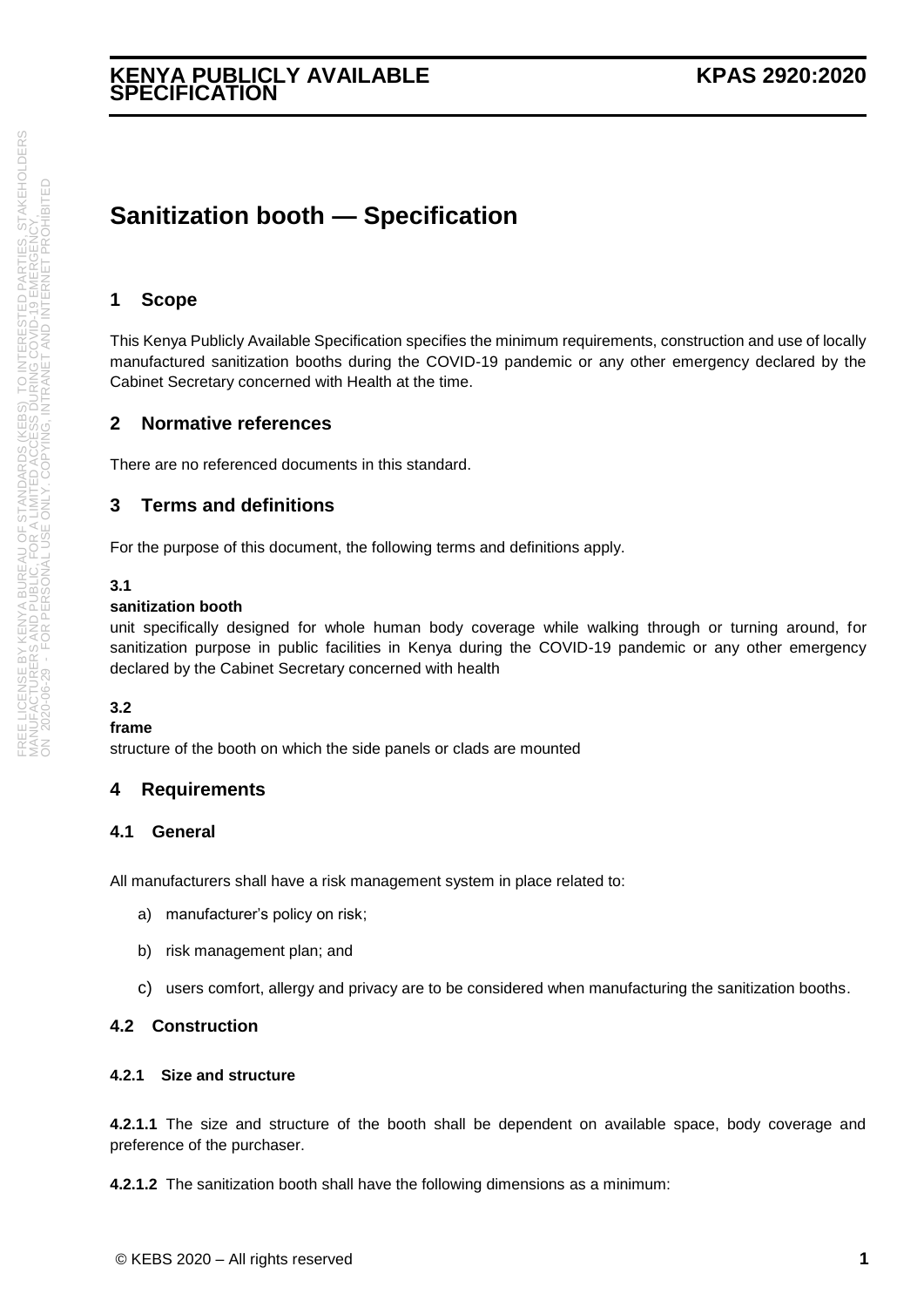- a) Height =  $2.1 \text{ m}$ ;
- b) Width  $= 1$ m; and
- c) Length= 1.0 m.

#### **4.2.2 Structure**

The structure shall be made in such a manner to avoid collapse and shall consist of non-corrosive materials such as aluminium, hot-dip steel hollow sections, ultra- violet resistant plastics, fibre glass or any other material with equivalent properties that will ensure structural strength and durability (and general disinfectant chemical corrosion resistance, and surface wear resistance).

#### **4.2.3 Cladding and/or canopy**

These shall be of tapered top to eliminate external surface liquid stagnation and fabricated from suitable materials such as aluminium composite panels, hot-dip galvanized steel panels, ultra- violet resistant plastics or fibre glass.

#### **4.2.4 Atomization nozzles**

**4.2.4.1** The atomization nozzles shall be of non-corrosive nature.

**4.2.4.2** The atomization nozzles shall be such that vapour is precipitated and disbursed through atomization process, creating moisture throughout the "passage" as suspended approved cleansing sanitizer through the tunnel.

#### **4.3 Sanitization chemicals**

These shall be as prescribed by the Ministry of Health.

#### **4.4 Contamination**

**4.4.1** Reverse delivery of contaminated chemicals shall be applied from the entry point to the exit in order to avoid taking contamination after exiting the sanitization booth. This shall be achieved by having the walking surface in the booth made with slight taper from entry to exit.

**4.4.2** There shall be an under-feet cleansing design and waste residue channelled to a holding, flood drain or council drain in accordance with existing environmental laws and regulations.

**4.4.3** The used chemical water shall be collected, treated before discharge to public water systems.

#### **4.5 Components**

The sanitization booth shall have the following operation units and controls:

- a) double diaphragm pump or any other suitable pump that can convey the sanitization chemical;
- b) control box (sensor);
- c) timer (6 seconds setting) and fail-safe switch in case of sensor failure;